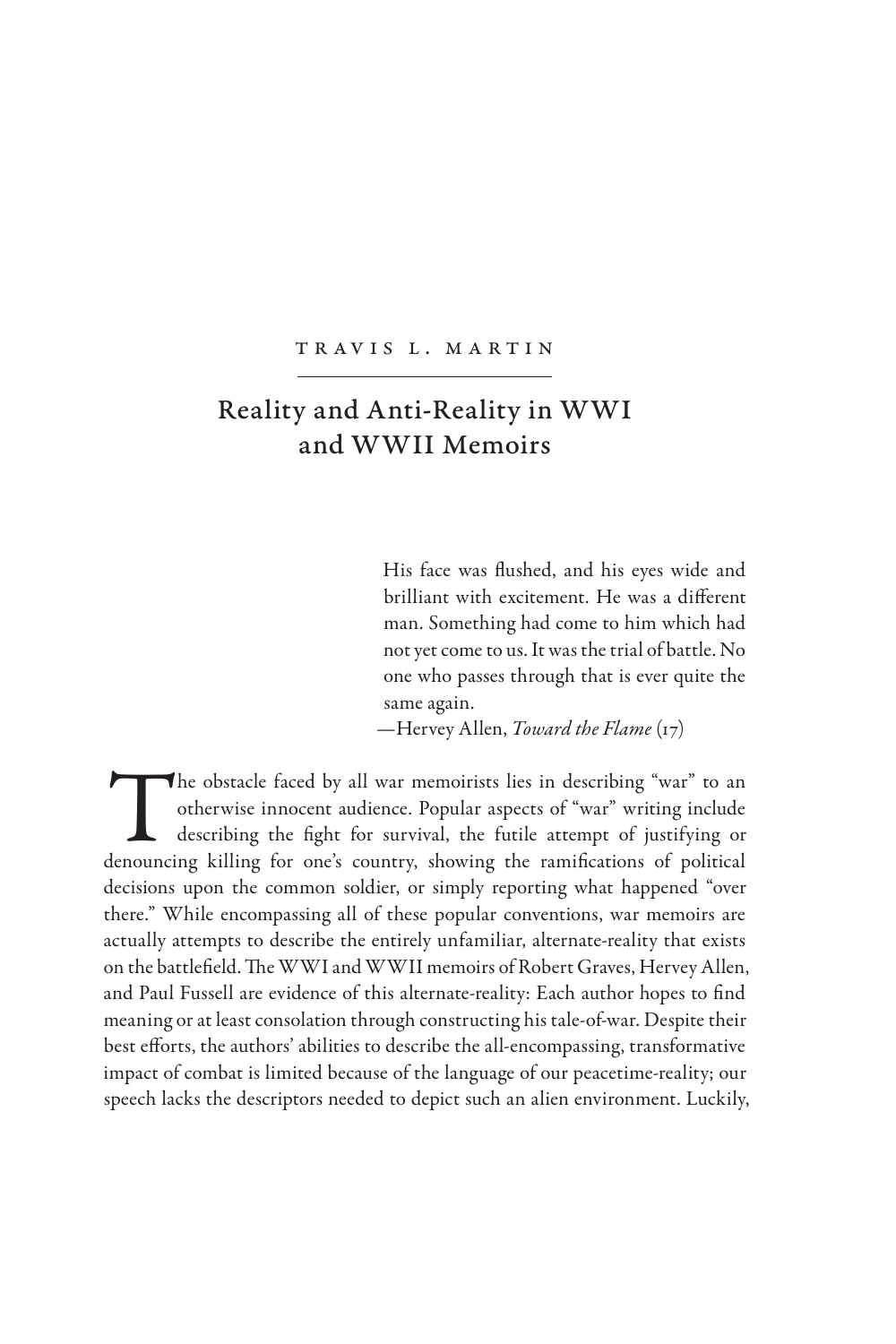emerging research in theories of identity, trauma, and cognition offers insight into why meaning is an unattainable goal for the war memoir. These studies reveal that the identity-making processes used in human development work in reverse in war's alternate-reality: Human beings lose their essences and non-living things gain meaning in order to explain, through association, what it means to exist in a wartime-reality. In preparation for war, the development of the soldier mirrors that of a child through training. Soldier-memoirists develop even further along this line, learning to speak the language of an alternate-reality only to later struggle in relating what was learned there. The stories that war memoirists produce consistently reflect a reversal in meaning and morality on the battlefield. As a result, a definitive answer to "why we fight" will never emerge; but individual lessons in "anti-morality" come forward as smaller but substantial products worthy of attention and scholarship.

Basic training begins the transition from the peaceful-reality that we live in to the chaotic-reality that exists on the battlefield. War-memoirists often complain of training's shortcomings and of the ways in which they were not prepared for life in an alternate-reality. These shortcomings derive themselves from the fact that basic training is a construct based upon our world rather than the world that exists in war: The best speakers fail to speak the unspeakable and the best-laid training scenarios fail to capture the indescribable. Nevertheless, training occurs before and during each war. As civilians transform into soldiers, their development mirrors that of a child in striking and obvious ways: Basic training teaches the soldier how to walk (marching), how to communicate (giving and taking orders), and how to dress (uniformity). Still, by failing to hold to its promise of preventing death and suffering, training always falls short of preparing the soldier for life in an alternatereality. Paul Fussell relates that his training was more of an "abstraction" than a practical preparation for battle:

> Like so many of the "School Solutions" we were taught, the standard small-unit attack was a nice abstraction, but perhaps its function was rather to raise our morale and confidence than to work as defined. It did have the effect of persuading us that such an attack could be led successfully and that we were the people who could do it. That was good for our self-respect and our courage, and perhaps that was the point. (93)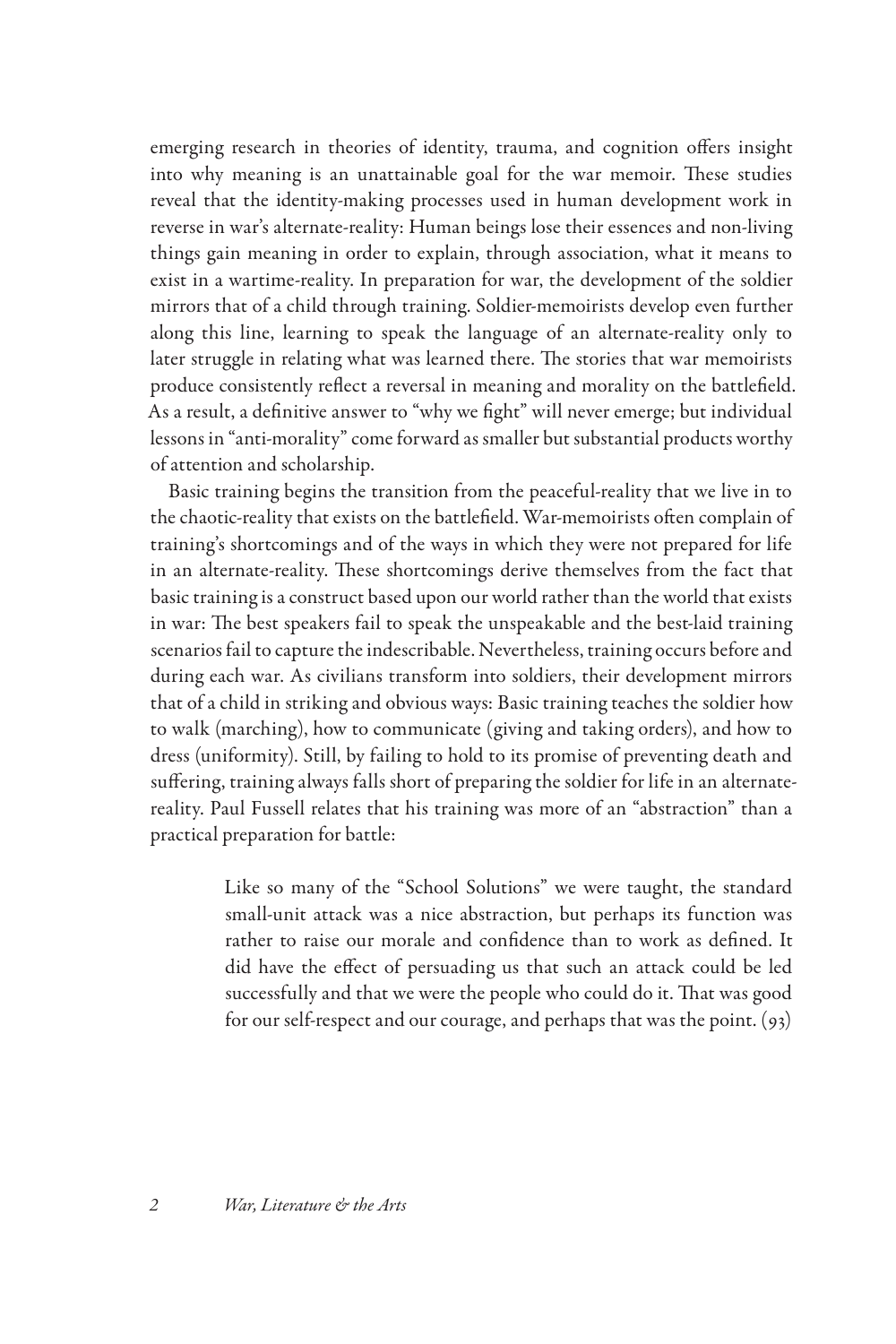War memoirs uniformly focus on the shortcomings inherent with training. Sometimes, as with WWI memoirist, Hervey Allen, the impracticality of training drudges up feelings of anger and resentment:

> It was the grim common sense of the "doughboy" and not our obsolete and impossible tactics that won that ground. Oh! The precious time wasted in our elaborate, useless, murderous science called "musketry." It is as much out of style as the musket from which it takes its name. Teaching it should be made a court-martial offense. It is murder in print. Battles were not fought in lines. (139)

Fussell considers training to be an "abstraction" while Allen calls it "murder in print." In the end, both memoirists are correct: Basic training is an abstraction that leads to death. Because it falls short of providing safety and security, the meaning of training takes on contradictory connotations in a wartime reality. Training, in the context of an alternate-reality, assumes the role of a threat to survival: Every bad thing that happens—every death and accident that occurs—can be blamed on the failure of training to prepare the soldier for the unexpected. Still, training is only one example of how concepts shift their meanings in the anti-reality of war. But before delving into how meaning, in every sense of the word, reverses itself in war, it is first necessary to chart the subsequent step in development that takes place for those who provide accounts of this reversal.

Soldier-memoirists continue to transform long after their training ends. In addition to the development needed to survive battle, soldier-memoirists must develop the ability to communicate and translate the experiences of anti-reality. This extra stage in the war writer's development also mirrors that of a child. As Paul John Eakin explains, it is a normal part of human development to create identity through the narration of life-experiences: "[W]e learn to tell stories about ourselves, and this training proves to be crucial to the success of our lives as adults, for our recognition by others as normal individuals depends on our ability to perform the work of self-narration" (152). War is anything but "normal." Yet, soldier-memoirists consistently juxtapose what is normal in war's anti-reality alongside what is normal in the reality of peacetime. The problem with this juxtaposition is that our lives contain meaning: We define ourselves by the pursuit of our dreams, the measure of our compassion, and our steadfastness to our beliefs. Oppositely, war presents a situation where dreams are shattered—washed away by blood and fleeting

*An International Journal of the Humanities 3*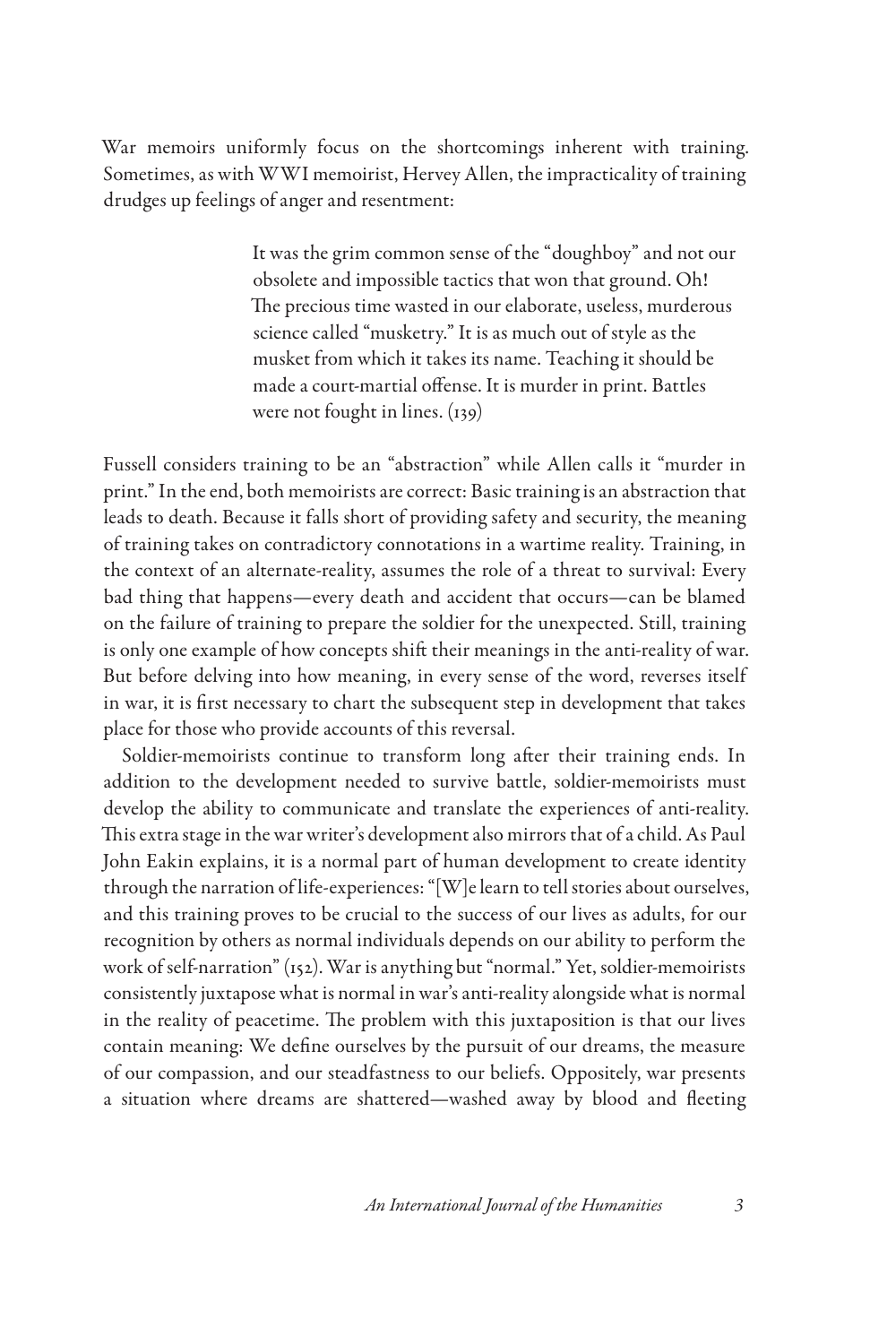innocence—and compassion for one's fellow man is abandoned as the soldier kills out of necessity; morality takes a back seat to the primal instincts of survival. Just as training is an abstraction, the identity created in a wartime-reality is an abstraction within the context of a peacetime-reality. The act of identity-creation that occurs in war has the opposite effect of instilling shame rather than normalcy and guilt in the place of a desire for recognition. Like the developing child, the soldier-memoirist learns to speak the language of an alternate-reality but is cursed with the inability to ever pronounce the lessons learned there.

Our peacetime-reality often tries to associate the "Horrors of War" with pain and suffering through clichés and pithy statements of fact. However, "Horrors of War" cannot cohabitate with peace; therefore, "war" cannot be taught and describing it is an unnatural act. Even the cliché "Horrors of War" is a misnomer: The phrase is a perfect example of how peacetime rhetoric falls short of describing war's alternatereality. The word "Horror" supplants all of the good things about going into battle: Patriotism, camaraderie, maturation, and expertise are all lost in this failed attempt to summarize something so complex. At the same time, the word "Horror" oddly becomes amelioration when applied to some experiences: Dead children, executions, lost comrades, and traumatic stress warrant individual pejoratives but fall prey to the human tendency to categorize and compartmentalize experience. Eventually, the phrase "Horrors of War" fails to describe anything comprehensible in a peaceful, civilian reality. This lexical failure is representative of the war memoirist's origins: their communicative skills derive from a peaceful-reality where the inhabitants can only comprehend a language foreign to wartime. All of these things create a paradox where the soldier-memoirists cannot adequately put into words what he experienced. However, new research allows us to understand the magnitude of what the war memoirists of WWI and WWII have to say, perhaps, for the first time.

An emerging and popular trend known as "cognitive literary studies" combines elements of developmental psychology, anthropology, and evolutionary theory to explain why certain motifs consistently reemerge in fiction. Lisa Zunshine claims that the indentifying, meaning-making techniques of "essentialism" and "functionalism" lend meaning to living-beings and non-living "artifacts" (15). In her work, *Strange Concepts and the Stories They Make Possible*, Zunshine explains that "psychological essentialism…[is] a hazy belief rather than well-thought-through theory, which influences our everyday thinking primarily about natural kinds (as contrasted with artifacts) and that can be reinforced or weakened by specific contexts" (11-12). While living-things are predominantly defined by essences, or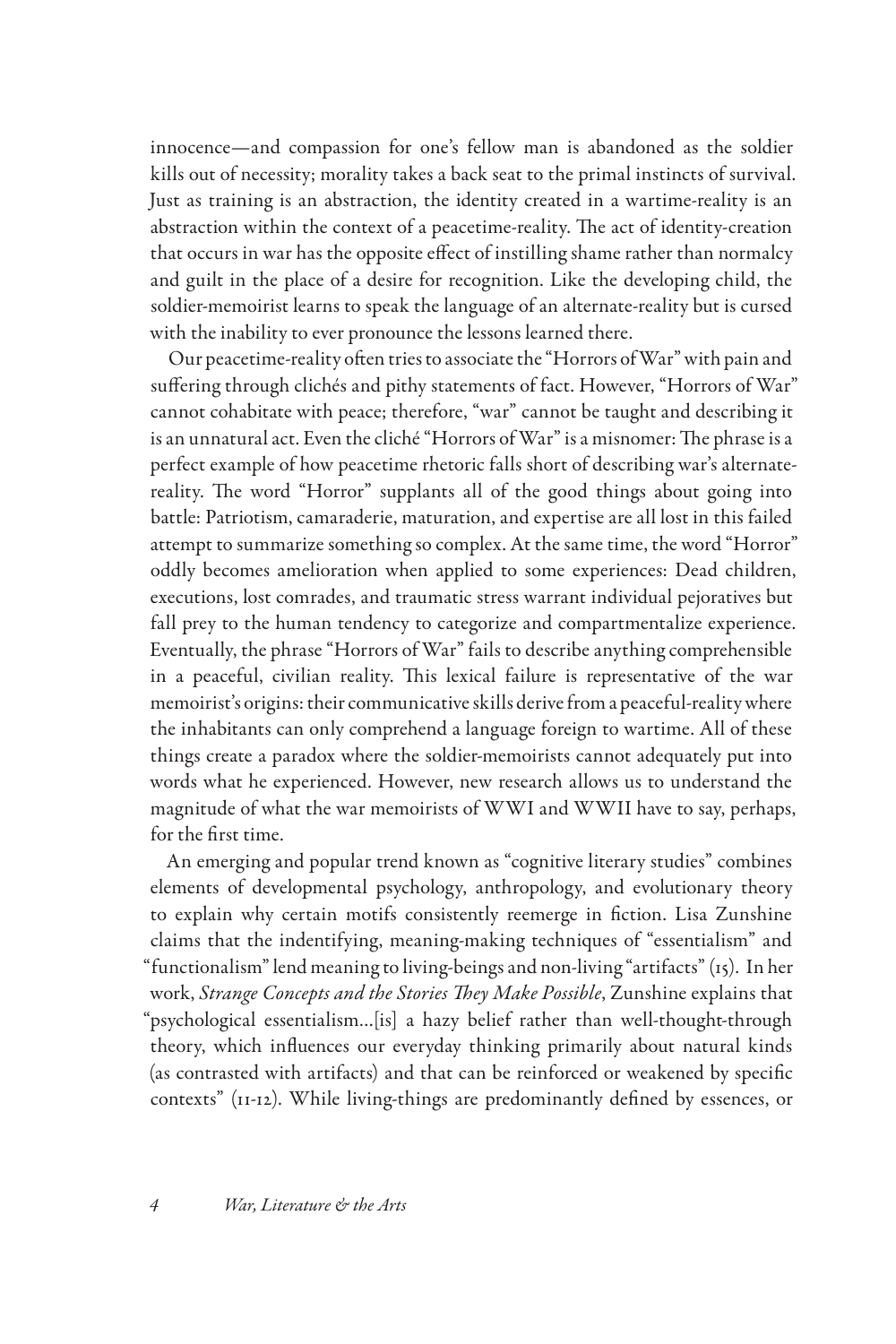the categorical summation of a particular group or type (i.e. tigers and bears are predators), artifacts are defined by their functions (i.e. hammers and saws are tools). War writing shows how living-things and artifacts can take on both essentialist and functionalist connotations.

Learning to essentialize and functionalize is key step in the development of the war-memoirist. WWI and WWII memoirists routinely essentialize the battlefield in their attempts to create meaning from disordered experiences. Essentialism is precisely why war memoirists avoid realist tones and attempt to describe what they see through abstraction. In *The Soldiers' Tale* Samuel Hynes explains that "personal narratives are not history and can't be; they speak each with [their] own human voice, as history does not, and they find their own shapes, which are not the shapes of history. They are neither better nor worse, neither more nor less valuable than history; they are simply different" (Hynes 16). War memoirs are not history because they are not of this world. If they were history, they would more likely resemble casualty lists, maps of troop movements, and "official reports" devoid of personal experience. Instead, war memoirs attempt to convey a different reality to an audience lacking any understanding thereof. Complementing this point, Hynes claims that war memoirists endeavor to describe something entirely unnatural, an "*anti*-landscape… [or] an entirely strange terrain with nothing natural left in it"  $(7)$ . Hynes understands that war is the antithesis to normal life; it is through an understanding of essentialism and functionalism that the full scope of the author's development emerges. The war writer uses essentialism to connect the war-reality to our world, to convey a message using our imagery. Conversely, war memoirists use functionalism to show how war drains the remnants of our reality from the one experienced on the battlefield. The uses of both functionalism and essentialism in war writing are both opposite and contrary to the way that we make meaning in our reality. As a result, normal development, as shown in a child's espousing of these techniques, reverses course and the soldier-memoirist fails to fully develop the ability to communicate in a manner consistent with this world. Instead, the war memoirist speaks in terms of anti-morality and anti-meaning, creating a memoir that is, in fact, an anti-memoir.

For example, in Fussell's autobiography, *Doing Battle: The Making of a Skeptic*, references to "theaters" and "props" describe the destruction witnessed: "As I became more familiar with war up front I perceived that in addition to being a theater of terror and mortality, war is an exemplary theater of the absurd" (112). Fussell adds the living traits of terror and absurdity to the essence of what we, the inhabitants of a peaceful world, perceive as the ideal theater. Zunshine claims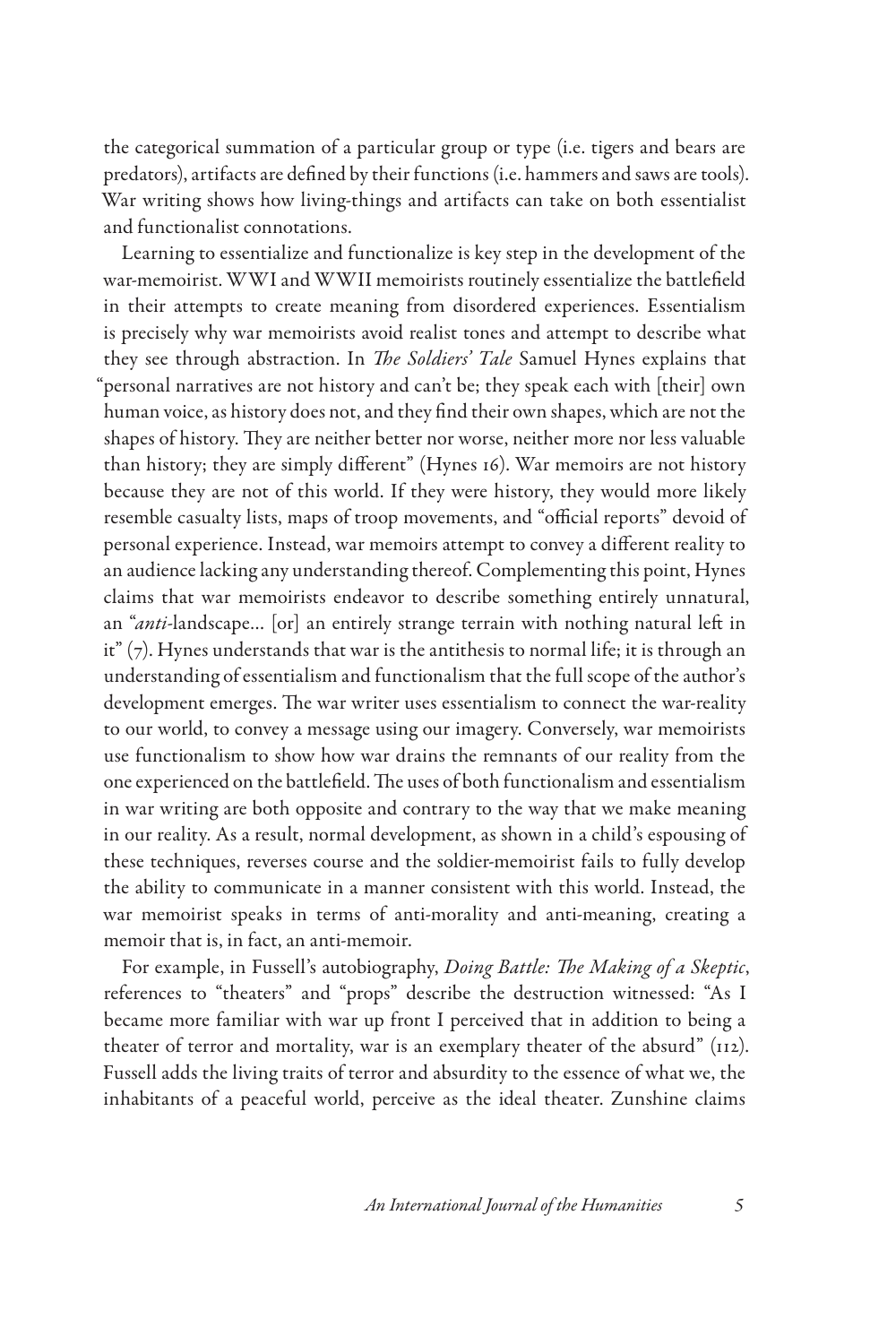that the essentializing of an artifact "lend[s] it that ineffable, invisible something that the most meticulously wrought modern copy would not possess" (16). She continues, "If you essentialize an artifact, you end up understanding something not about this artifact"  $(r_7)$ . Truly, when one thinks of a theater, images of war do not normally come to mind. Still, Fussell's essentialization helps us to understand something not about theaters but most certainly about "war." By connecting the theater image of our world to the grim scenes witnessed in battle, the peacetime audience catches a glimpse of what it is like on the battlefield.

Functionalism comes into play as Fussell continues with his theater analogy: "The bodies are props on a set, and one must understand that their meaning now is that they are props, nothing more" (Fussell 122). This statement is an example of Zunshine's functionalism, albeit in a strictly opposite sense: Functionalism refers to the conceivable acts (i.e. eating, breathing, talking, etc.) that we attribute to any living being. However, Fussell moves in the opposite direction, removing what is innately human about the deceased and reducing corpses to artifacts. Fussell's words, in relation to functionalism, are an excellent example of how "war" exists as anti-reality. As Fussell enters into Hynes' "anti-landscape," meaning-making reverses its course. Just as Zunshine claims that "[the fictional motif is] a specific cultural construction parasitizing on a more general cognitive predisposition" (21) in society, Fussell's relating of dead bodies to props on a set is an example of how recurrent themes of disassociation consistently reemerge in war memoirs. Fussell's description removes the "thousands of little things…in the nature of human beings" (Zunshine 18) that made those corpses human in an effort to cope with the reality thrust upon him. However, rather than recognizing Fussell's construct we see his narrative from the standpoint that it will build into something insightful, something with meaning at the end. But war memoirs do the exact opposite: they begin in a meaningful world and work backwards, propelled by destruction, death, and chaos: all of the things that take away life also take away meaning.

So, the war memoir is actually an anti-memoir where meaning drains away, leaving only the unspeakable. In addition, the war-memoirist's development could be considered an "anti-development" as it begins with false training about war and culminates in learning to speak the language of war's reality, only to find that this means of communication is, like the training, another false construct. Nevertheless, and as mentioned earlier, lessons on morality often come into play in the war-memoir. If "meaning" reverses its course in the war memoir, how can we exact viable lessons on the subject of morality? Moreover, what are these lessons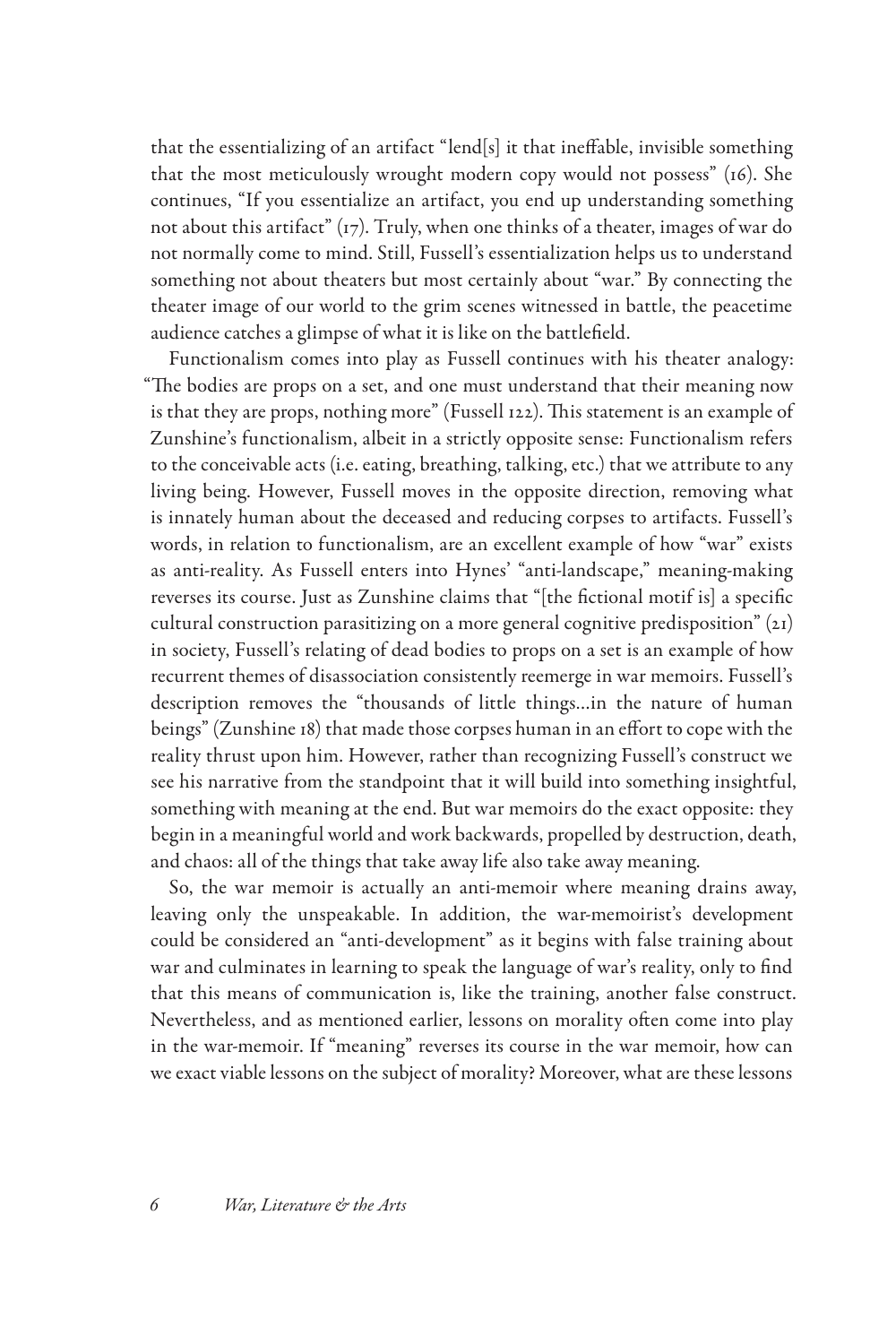and where do WWI and WWII memoirists find the authority to speak on the subject of morality when the very language they use is inadequate?

The anti-memoir produces tales of anti-morality. Again, the lessons taught resemble those taught to a child, taking the form of the "Do as I say, not as I do" sort of lessons given by a parent without the ability to explain away a situation. This is a fitting analogy because war-memoirists also lack the ability to explain what happens in the alternate-reality due to lexical inadequacies. The parent cannot explain why it is dangerous to touch a hot stove because, in all of the child's innocence, a comprehension for the pain of being burnt has yet to be learned. Similarly, the war memoirist cannot explain notions of morality to the inhabitants of a peaceful-reality because they lack a comprehension for what it means to go to war. But this is not to say that war memoirists unquestionably fail in their attempts to describe morality as it exists on the battlefield. A good example, and one worthy of inclusion within a discussion of any war debate, comes from Vietnam War memoirist, Tim O'Brien:

> A true war story is never moral. It does not instruct, nor encourage virtue, nor suggest models of proper human behavior, nor restrain men from doing the things men have always done. If a story seems moral, do not believe it. If at the end of a war story you feel uplifted, or if you feel that some small bit of rectitude has been salvaged from the larger waste, then you have been made the victim of a very old and terrible lie. There is no rectitude whatsoever. There is no virtue. As a first rule of thumb, therefore, you can tell a true war story by its absolute and uncompromising allegiance to obscenity and evil. (68-69)

A conclusive meaning or reason for or about "war" will never come into being through a war memoir. Instead, meaning is consistently stripped away through a reverse form of the very functionalist and essentialist tools that we use to create meaning. However, O'Brien's claim that the "true war story" is in allegiance with "obscenity and evil" is not exactly "true." The war story is devoid of these descriptors: obscenity and evil, as we define the traits, do not exist in the war memoir. These traits take on different meanings, different connotations, and new definitions. Readers do not understand that justification, for anything dealing with war, is unattainable. The incomprehensibility of war is precisely why we keep reading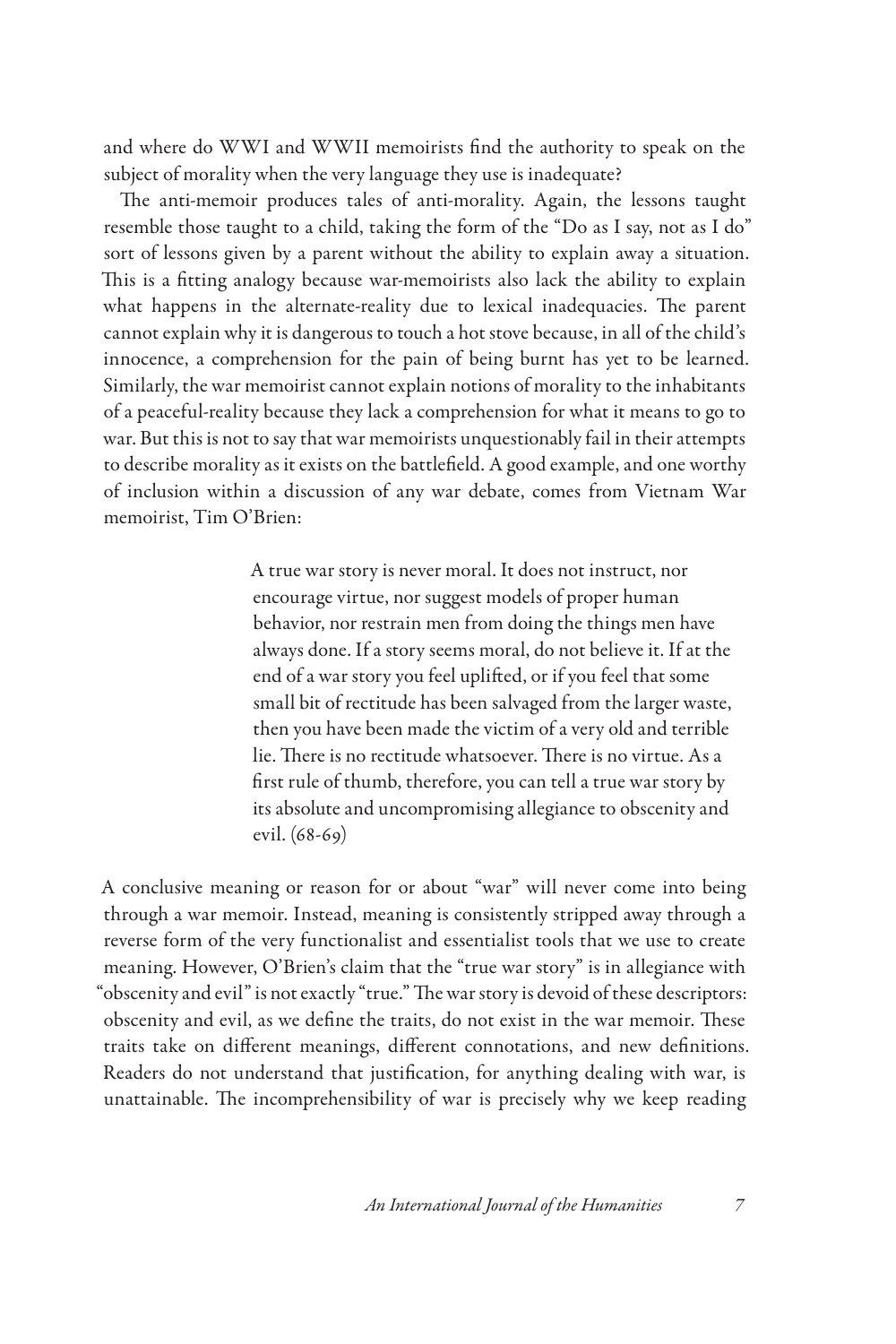about it, taking away individual lessons about the experience of war and the craft of telling a war story, but never a single, definitive answer to the question that haunts warriors and their audience: *Why*?

The WWI and WWII memoirs of Robert Graves, Hervey Allen, and Paul Fussell struggle to define "war" as the alternate-reality experienced in battle. They find previously-held morality non-applicable, providing instead, examples of antimorality that perpetuate the meaning-draining processes found in the anti-memoir. Many accusations about criminal acts and betrayal are subject for discourse. Graves provides one example:

> By atrocities we meant, specifically, rape, mutilations, and torture—not summary shootings of suspected spies, harbourers of spies, *francstireurs*, or disobedient local officials. If the atrocity-list had to include the accidental-on-purpose bombing or machine-gunning of civilians from the air, the Allies were now committing as many atrocities as the Germans. (183)

It should come as no surprise that Graves's view of the war—of summary executions and the bombing of civilians—is limited in its authority because the scope of his knowledge is limited. Hynes asserts, "One must conclude that wars are fought, and remembered, by men who are unaware of events and meanings beyond their own vision, because their attention is on other, closer, mortal things" (Hynes 14). Hynes's assertion shows how the authority of a war memoirist deconstructs itself because of the very fight for survival which defines war literature.

Not surprisingly, war memoirs particularly struggle with the issue of authority. Thomas Couser claims that autobiographers are "culture bound, confine[d] in time and space—itself limited in authority"  $(247)$ . Both Couser and Hynes agree that authority in a war memoir is limited by the perspective of the author. However, both steadfastly refuse to call the words contained in a war memoir anything other than the "truth." Truth in memoirs and anti-memoirs alike concerns itself with the authority of the author, the ability to perceive, and more importantly, the ability to grasp a given experience for the purpose of putting it on paper.

Couser grapples with limited perspectives and the trouble inherent with cross-cultural presentations of the self. He explains that "the troubling nature of bicultural collaborative production, particularly when the parties to collaboration understand authorship in fundamentally different ways" is apparent (247). War memoirs are very much the products of bicultural collaboration because the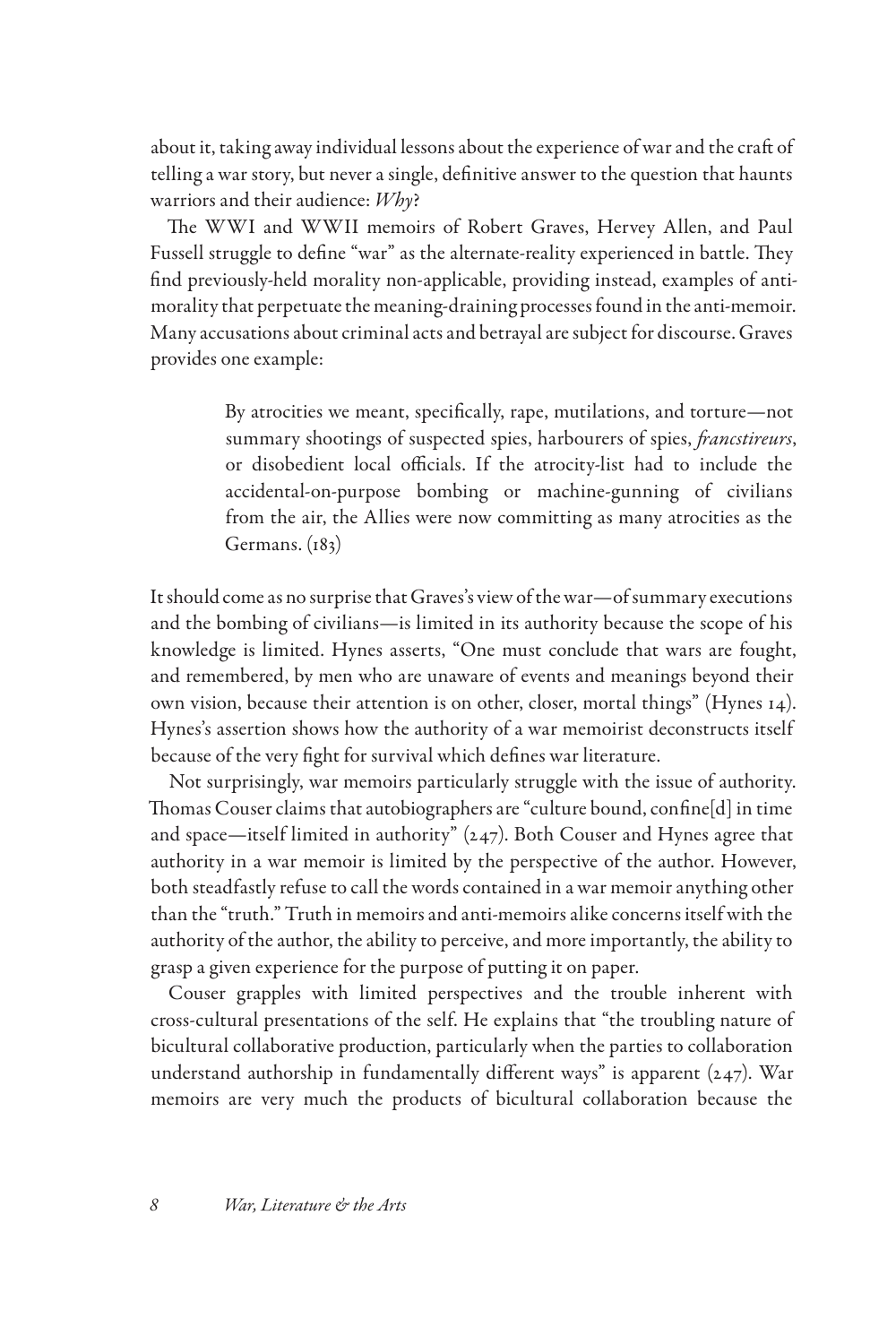authors come from one reality, experience and acclimate to another, and then try to explain this totally foreign experience to the audience they were removed from. Couser is astute to point out that the parties of bicultural collaboration understand authorship in fundamentally different ways. This understanding (or the lack thereof) is why readers look for lessons on morality in a war memoir and why soldier-memoirists provide lessons on anti-morality instead.

Anti-morality is best explained, oddly enough, through wartime humor. Hynes gives the example of a "middle-aged shoemaker" who joked about a dead French soldier: "How could he have laughed at the poor dead Frenchman?" (11). Hynes's lesson on anti-morality begins with the confession of desecrating a corpse. But the importance of this fact lies in the authority of a confessor who happens to be an ordinary, everyday shoemaker. He could be anyone and that is precisely the point of the story. After proving that an unspeakable crime could very well have been committed by the reader, Hynes concludes the lesson: "Where was his human compassion…in war, even humor is different, because it is full of death; and the man who laughed was different too, in a life that was discontinuous from that of the shoemaker who remembered" (11). The anti-moral of the story is, simply put, that war strips away the normalcy of even the most ordinary shoemaker and in that anyone can fall prey to a theft of morality. Hynes's story also opens up understanding of Robert Graves's famous memoir of WWI, *Goodbye to All That*.

In another lesson in anti-morality, Graves begins with a story similar to Hynes's and ends with an anti-lesson about camaraderie in the trenches of WWI:

> A corpse is lying on the fire-step waiting to be taken down to the cemetery tonight…His comrades joke as they push it out of the way to get by. 'Out of the light, you old bastard! Do you own this bloody trench?' Or else they shake hands with him familiarly. 'Put it there, Billy Boy.' Of course, they're miners, and accustomed to death. They have a very limited morality, but they keep to it. It's moral, for instance, to rob anyone of anything, except a man in their own platoon. They treat every stranger as an enemy until he proves himself their friend, and then there's nothing they won't do for him. (113)

Rather than focusing on the condescension towards miners in the passage, note the everyman quality of the tale. The method of relating a horrible event to the common person emerges as anti-morality's method of conveyance. Graves does not begin with a confession; however, it is not hard to imagine him taking part in the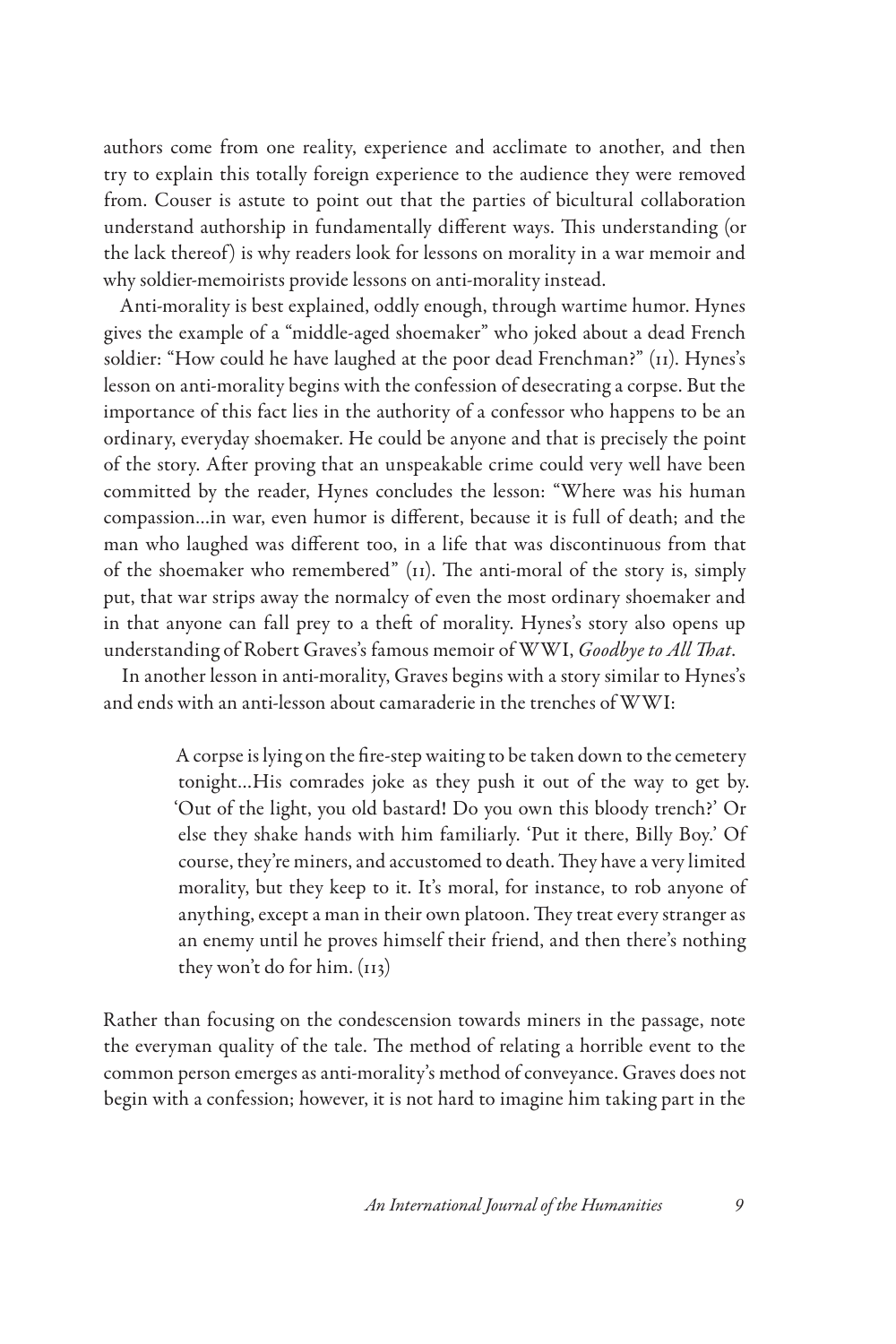act of desecrating the corpse. At the very least, as an officer, he permitted the act to continue. More importantly, however, is that even with implications of guilt Graves chose to relay this story in his memoir. His credibility as a member of our reality seems less important than getting across his lesson: The same miner that is capable of insulting the dead and robbing a fellow soldier is capable of unwavering friendship and loyalty. By juxtaposing "obscenity and evil" alongside praise for a criminal, Graves proves to be, as O'Brien would put it, "in allegiance" with the former for the sake of the latter. At the same time, we see Graves in a different light: He is a young man trying to cope with the most difficult of situations. Indeed, obscenity and evil do not mean the same things in our reality as they do in the antireality of Graves or Hynes's shoemaker. In the end, the anti-morals of Graves and the shoemaker emerge as pleas for forgiveness of the crime of guilt-by-association.

In addition to pleas for forgiveness, the conveyance of anti-morals can also contain a futile attempt to make sense of the wartime situation. As a literary scholar, Paul Fussell learned this fact by the time he composed his own memoir. Again with the same theme of dead bodies Fussell writes:

> Had I hallucinated the whole thing? Or was it some kind of show put on for my benefit? Was I intended somehow to interpret it as an image of the whole war and its meaning, less a struggle between good and evil than a worldwide disaster implicating everyone alike, scarcely distinguishing its victims in the general shambles and ruin? Whatever it meant, this experience remained with me as a prime illustration of modernism, not that it occurred but that it seemed so normal, and that no one seemed to care. (134-35)

Fussell continues to compare the scenes witnessed in war to a theater by calling it a "show put on" for his benefit. His words reflect that the events occurred in reality but that he is now confused at how morality slipped away without anyone noticing. So, Fussell's theater analogy falls short, proving that even one of the most celebrated war scholars of the twentieth century is unable to make what is "normal" in anti-reality "normal" in our peacetime reality.

Hynes, Graves, and Fussell provide examples of how morality slips away in the anti-reality of combat. But Hervey Allen takes it a step further, explaining why it is so easy for the soldier to forgo peacetime morality: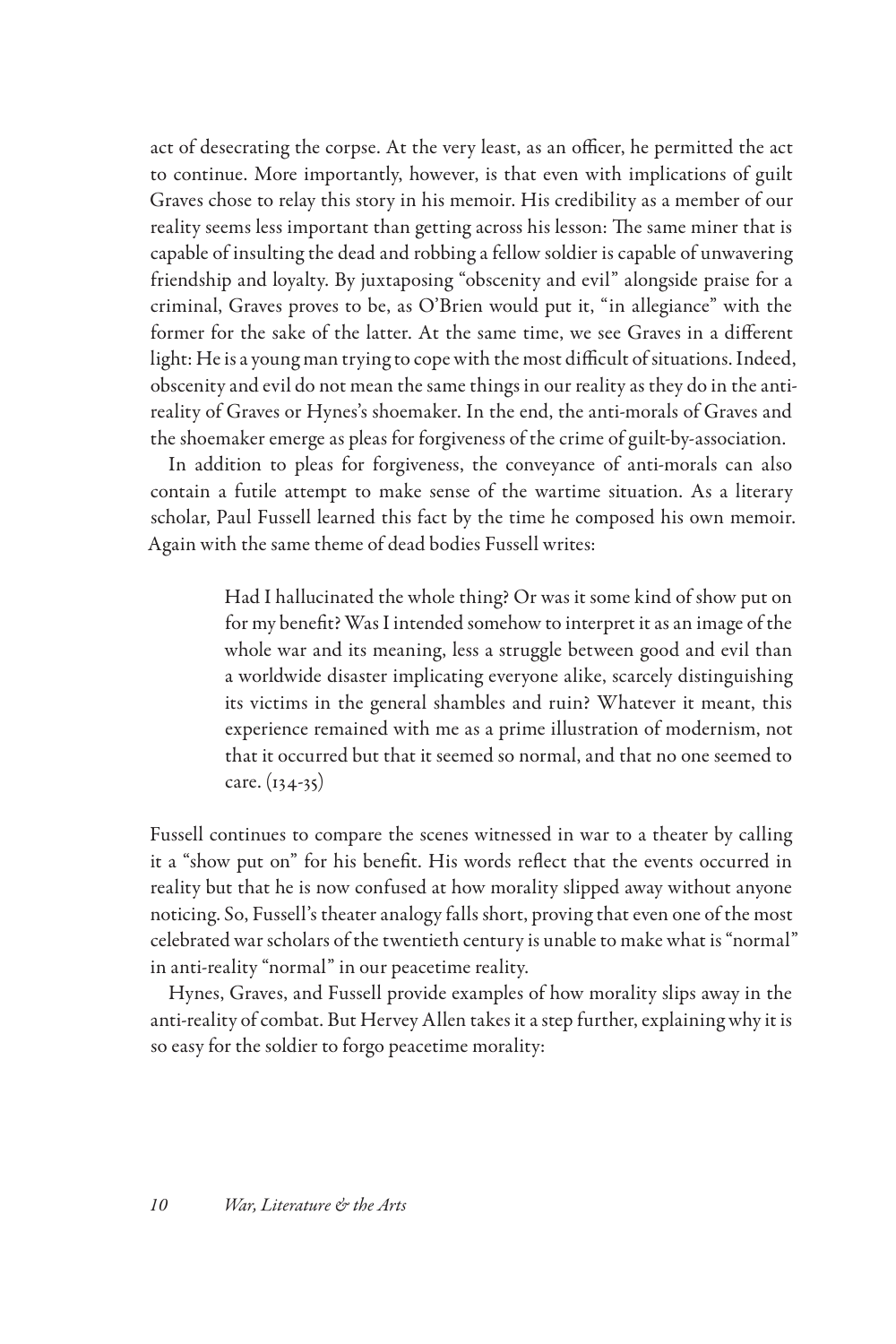There is no man who is so totally absorbed by the present as the soldier. It claims all his attention and he lives from moment to moment in times of danger with an animal keenness that absorbs him utterly… To the soldier, *now* is everything. It is in the piping times of peace and leisure that man has had the time to afford himself the luxury of an immortal soul. (121)

Allen points to the same kind of proximity relationship to the war that Hynes cited as an impediment to verifiability and authority. However, there is no question about the truth of Allen's statement. Every account of war dwells upon how "the moment" is vital to survival in combat. The moment dictates who lives and who dies; it determines those who are decorated for valor; it provides the types of lifealtering scenes of death given by Fussell and Graves; and it is the point in time where the war memoirist-turned-confessor justifies a tale of anti-morality. All of this begs the question, "Does authority really matter when it comes to a war memoir?"

Many scholars believe that truth in the memoir is a subject of serious concern; this belief is often backed by textual evidence. Graves admits early in his autobiography that he suffers from "sudden and most disconcerting spells of complete amnesia" (10). Soldiers like Graves, who were near or wounded by concussion blasts, can experience traumatic brain injury that erases memory and difficulty recalling events. Therefore, memory becomes suspect and the most obvious gap in the conveyer of wartime reality's credibility. Hynes believes that "memory is the muse and source of memoirs, it is untrustworthy, not only as a source of history but as a story of a self. It selects and colors the shapes and feelings of the past that it offers us, and so may become, it seems, an obstacle to truth"  $(z_3)$ . However, the issues of truth and authority in the war memoir are ultimately non-issues. As Hynes later points out, memoirs are "the closest we will get to the reality of what men did, and what was done to them, in this war or that one" (25). The author's limited view of the war, discrepancies with the facts, and their credibility in the face of guilt-by-association are all constructs of this reality. Because of the very nature of wartime experience our vernacular creates limited abilities to perceive. In the end, soldier-memoirists will never fully articulate "war" using the language "over here" and we will never fully comprehend what they experienced "over there."

War memoirs do not exist. Instead, we have a concept for war that is really an abstraction. An attempt to describe this abstraction reverses the course of narration. Chiefly, this is because the abstraction that we call the war memoir is, in reality, an anti-memoir that begins with meaning and ends with something unspeakable. Meaning fails to emerge in the war memoir because the authors of war memoirs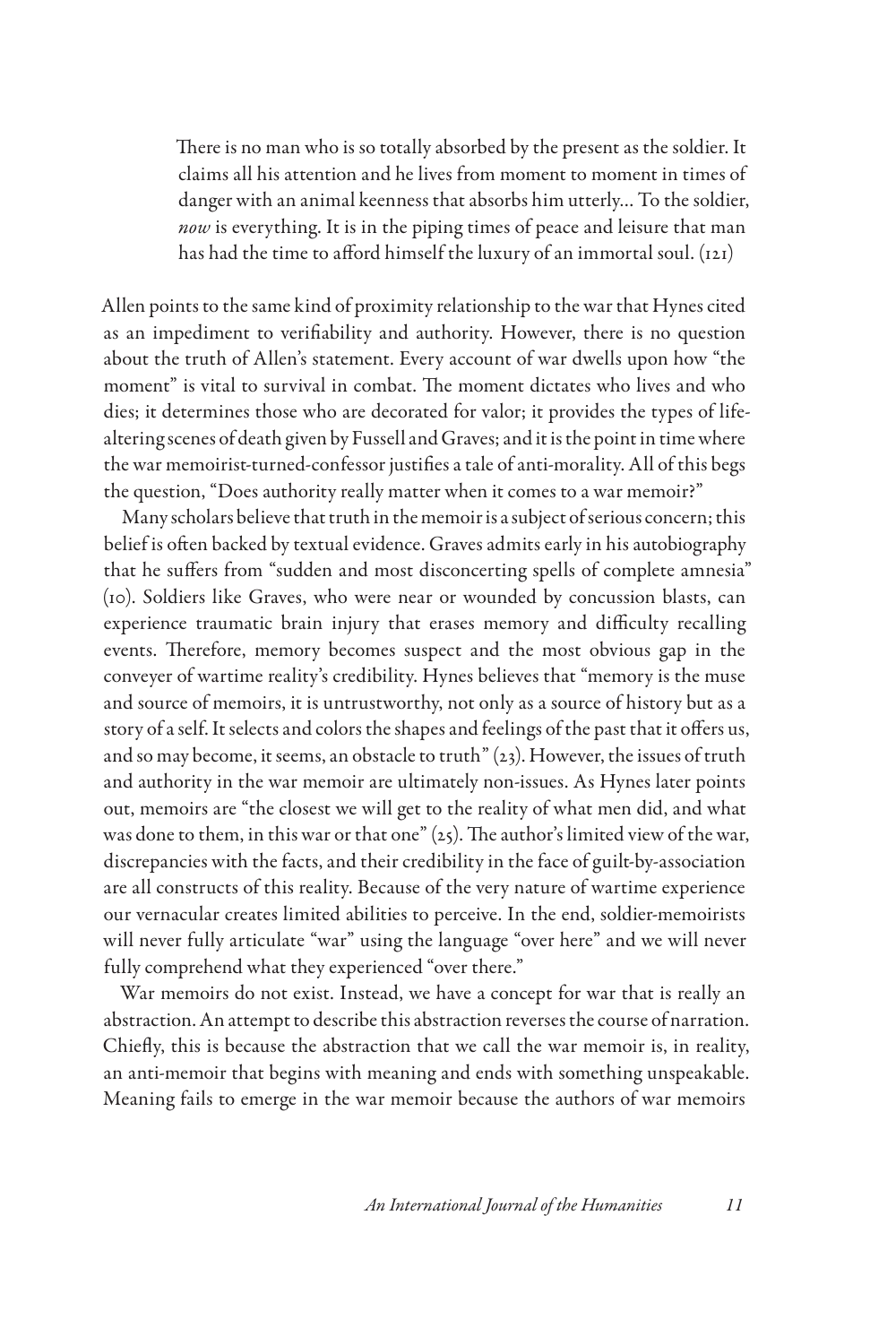necessarily develop in ways contrary to our reality: They begin as civilians in a world with meaning; their training is a failed, abstractive attempt to prepare them for another world; and by the time they learn to understand and speak the language of anti-reality, they realize that this language is incomprehensible in the world they return to. In the end, rather than producing "reason" and "meaning" out of their experience, they are only able to produce lessons in the form of anti-morality. Antimorality illustrates a loss of innocence in our world while showing the necessity of disassociation on the battlefield. The lessons learned from anti-morality emerge as confessions, pleas for forgiveness, and a consistent but true warning: So long as there is war, every man and woman is capable of committing unspeakable acts.

## Works Cited

Allen, Hervey. *Toward the Flame: A Memoir of World War I*. Lincoln: U of Nebraska P, 2003. Print.

- Couser, G. Thomas. *Altered Egos: Authority in American Autobiography*. New York: Oxford UP, 1989. Print.
- Eakin, Paul John. *Living Autobiographically: How We Create Identity in Narrative*. Ithaca: Cornell UP, 2008. Print.
- Fussel, Paul. *Doing Battle: The Making of a Skeptic*. Boston: Little, Brown and Company, 1996. Print.

Graves, Robert. *Goodbye to All That*. New York: Anchor, 1985. Print.

- Hynes, Samuel. *The Soldiers' Tale: Bearing Witness to Modern War*. New York: Penguin, 1997. Print.
- O'Brien, Tim. *The Things They Carried*. New York: Broadway, 1990. Print.
- Zunshine, Lisa. *Strange Concepts and the Stories They Make Possible*. Baltimore: Johns Hopkins UP, 2008. Print.

*Travis L. Martin* served in Iraq in 2003 & 2005 as a sergeant in the 51st Transportation Company. He holds an MA in English from Eastern Kentucky University, where he founded *The Journal of Military Experience*. A McNair Scholar, Madonna Marsden Writing Award